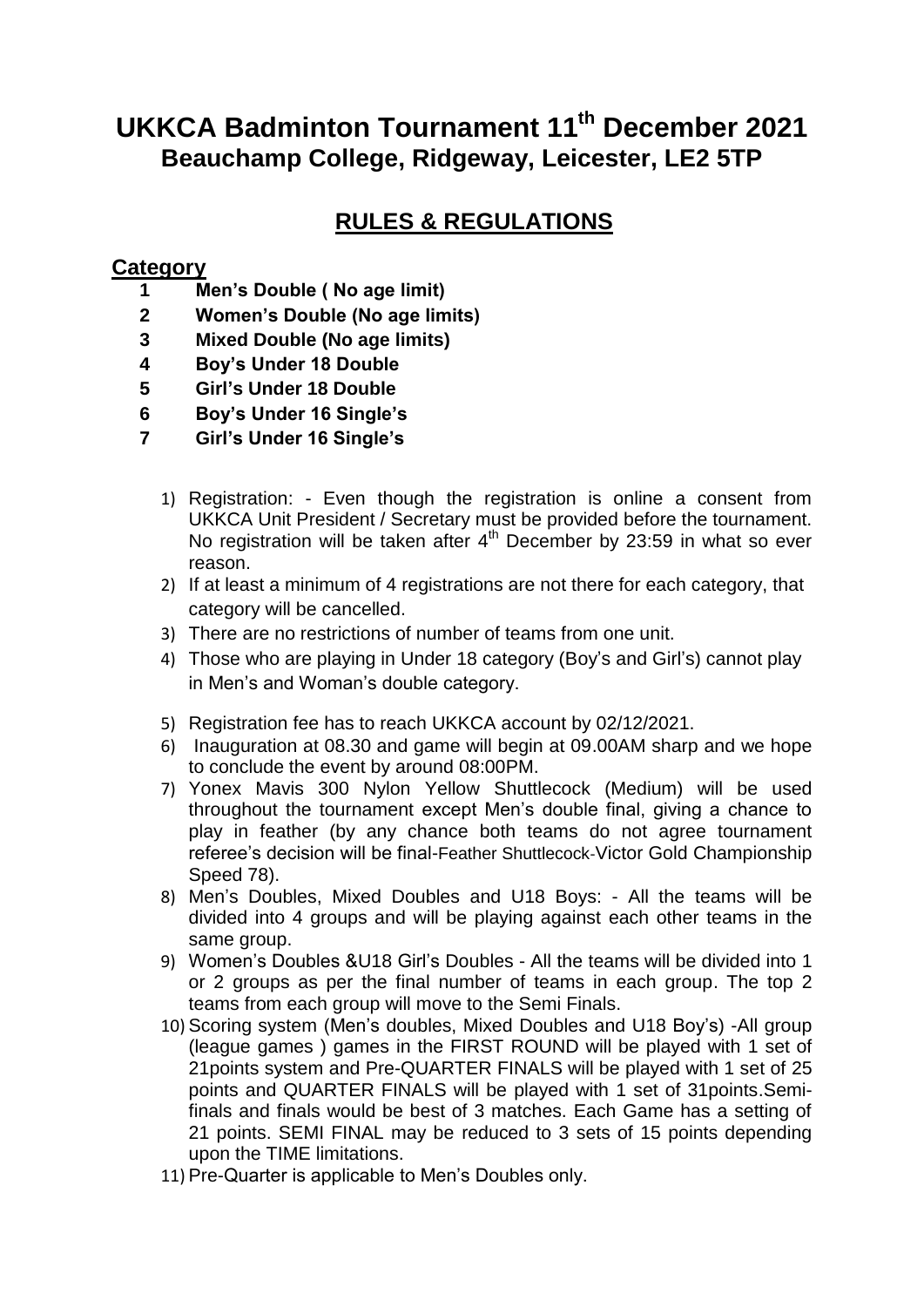- 12) Scoring system (Ladies doubles and U18 Girls Doubles) All games in the FIRST ROUND will be played with 1 set of 21 points system and Semifinals and finals would be best of 3 matches. Each Game has a setting of 15 points. SEMI FINAL may be reduced to 1 set of 30 points depending upon the TIME limitations.
- 13) First team to reach 21 points in the FIRST ROUND &30 point/25 point in Quarter final will be the winners. 2 point winning margin is not applicable in league level.
- 14) Rank 1 & Rank 2 of every group will qualify to play quarter finals,1-4 Will be the TOPPERS of each group, 5-8 will be the second teams of each group.
- 15) Quarter Finals are applicable Mixed doubles, Women"s&U18 Boy"s Doubles (For the U18 Girl"s doubles, after the first round it is semi then final).
- 16) All singles game category will be straight semi final after the group matches.
- 17) Losers final will only consist of one game with setting of 21 points. (May be reduced to 1 set of 15 points depending upon the TIME limitations.)
- 18) If Points, Score difference (Net Point) & Total score are same for 2 teams from the same group after the first round, then the winner between them in the first round will qualify to the next stage. (If Points, Score difference, Total score and winning ratio are same for more than 2 teams from the same group, then 1 set of 7 point game will be given to all the teams and the above procedure will apply to find the winners. ("Toss" system may be used to select the best 2 teams, depending upon the TIME limitations.)
- 19) If the shuttle hits the ceiling,it will be given as a let (point will be given to the opposite team).
- 20) Bat touching is allowed between the team mates. While serving, "shuttle touch' on the net is permitted. Service on the line is accepted as 'in'
- 21) Illegitimate badminton shot selection/play is not permitted. For example, "scoop shot". In the event of a dispute, referee's decision is final.
- 22) If there is a walkover / team pulled out opponents score will be recorded as 21 and the score of the team pulled out will be recorded as whatever score they were in, at the time of pullout or "0".
- 23) U18 means anyone who is not reached the age of 19 which means whose age is 18 also can be played. Same rule is applicable to U16 too.
- 24) Format & Timings could be altered for the smooth completion of the tournament.

Registration Fees as follows

Men's Double (No age limit) £20 Per team Women's Double (No age limits) £20 Per team Mixed Double (No age limits) £20 Per team Under 18 Boy's Under Double £20 Per Team.